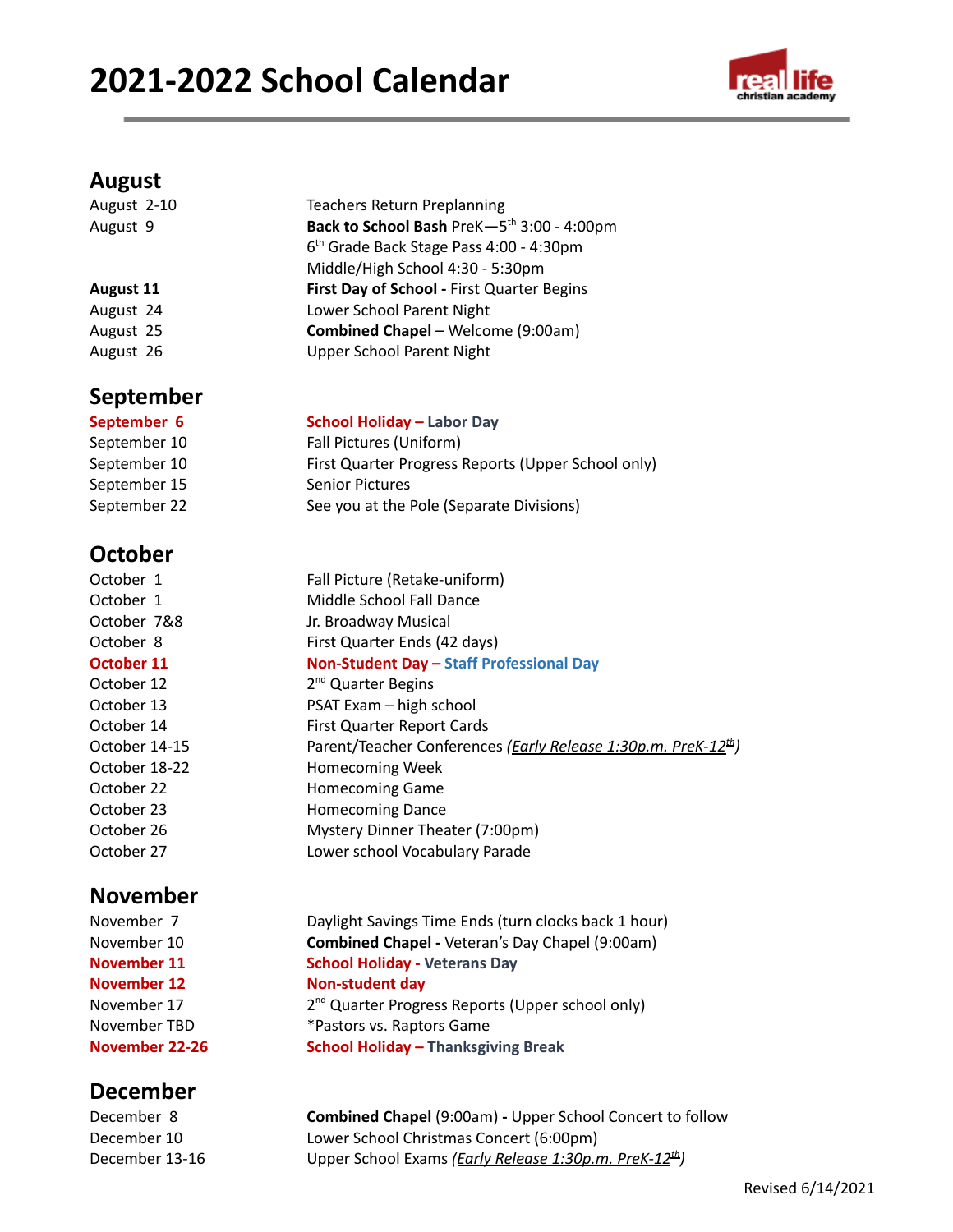# **2021-2022 School Calendar**



| December 16    | <b>No Extended Care</b>                  |
|----------------|------------------------------------------|
| December 16    | Second Quarter Ends (42 days)            |
| December 17    | Non Student Day - Staff Professional Day |
| December 20-31 | <b>School Holiday - Christmas Break</b>  |
|                |                                          |

#### **January**

**January 3 Non Student Day - Staff Professional Day** January 4 3<sup>rd</sup> Quarter Begins January 7 2<sup>nd</sup> Quarter Report Cards **January 17 School Holiday- Martin Luther King Jr Day** January 20 Preview Night 6:00 - 8:00 p.m. January 20-21 History Fair / Art Fair January 25 National Elementary Honor Society Induction Ceremony January 27 NHS/NJHS Induction Ceremony January 27-Feb. 4 Annual Book Fair

## **February**

| February 3         | Open House 6:00-8:00pm                                         |
|--------------------|----------------------------------------------------------------|
| February 4         | Third Quarter Progress Reports (Upper School only)             |
| February 11        | Night to Shine RLC - ( <i>Early Release 1:30p.m. PreK-12th</i> |
|                    | <b>No Extended Care)</b>                                       |
| February 17        | The Orange Tour RLC - (Early Release 1:30p.m. PreK-12th        |
|                    | <b>No Extended Care)</b>                                       |
| <b>February 18</b> | <b>School Closed - The Orange Tour RLC</b>                     |
| <b>February 21</b> | <b>School Holiday - Presidents Day</b>                         |

## February 22 Moonlight Serenade (6:30pm) February 28-March 4 Literacy Week

## **March**

March 4 Middle School Spring Dance March 10 Fine Arts Academy (6:30pm) March 10 Third Quarter Ends (45 days) **March 11 Non-student day-Staff Professional Day** March 13 Daylight Savings Time Begins (Spring forward 1 hour) **March 14-18 School Holiday– Spring Break** March 21 Fourth Quarter Begins March 25 3<sup>rd</sup> Quarter Report cards March 30 **Combined Chapel –** Missions (9:00am)

## **April**

| April 4-8     | <b>Standardized Testing</b>         |
|---------------|-------------------------------------|
| April 7       | Open House 6:00pm. - 8:00p.m.       |
| April 9       | <b>High School Prom</b>             |
| April 15      | <b>School Holiday - Good Friday</b> |
| April 21 & 22 | Broadway Spring Musical (6:30pm)    |
|               |                                     |